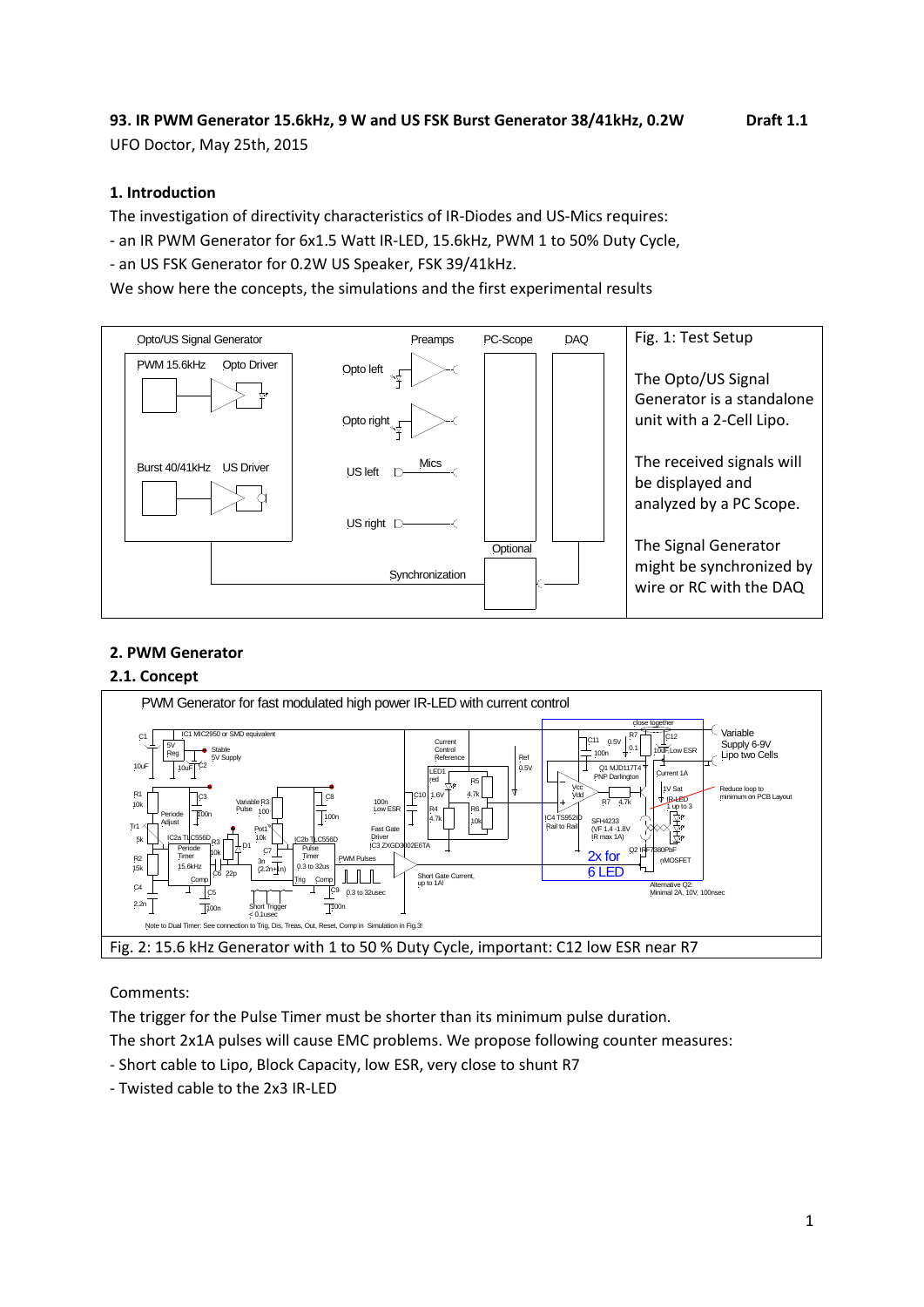# **2.2. Opto Timer Simulation**



Comment: The first timer period is never correct with any 555 Timer! This has to do with charging of the timer capacitors C1 to the lower 1/3 Vcc threshold during DC supply start!

# **2.3. Opto IR PWM Simulation**



Top: Current into 3 serial 1A-IR-LED, simulated by a 5 Ohm resistor, ok Middle: Current from Opamp U1 to drive the simulated PNP Darlington, <2mA, ok Middle: Current from block Capacitor C1: 1A!; find a 10uF capacitor with VERY LOW ESR! Below: Vcc Supply Distortion caused by short 1A pulses, less 0.3V with a good block capacitor C1, ok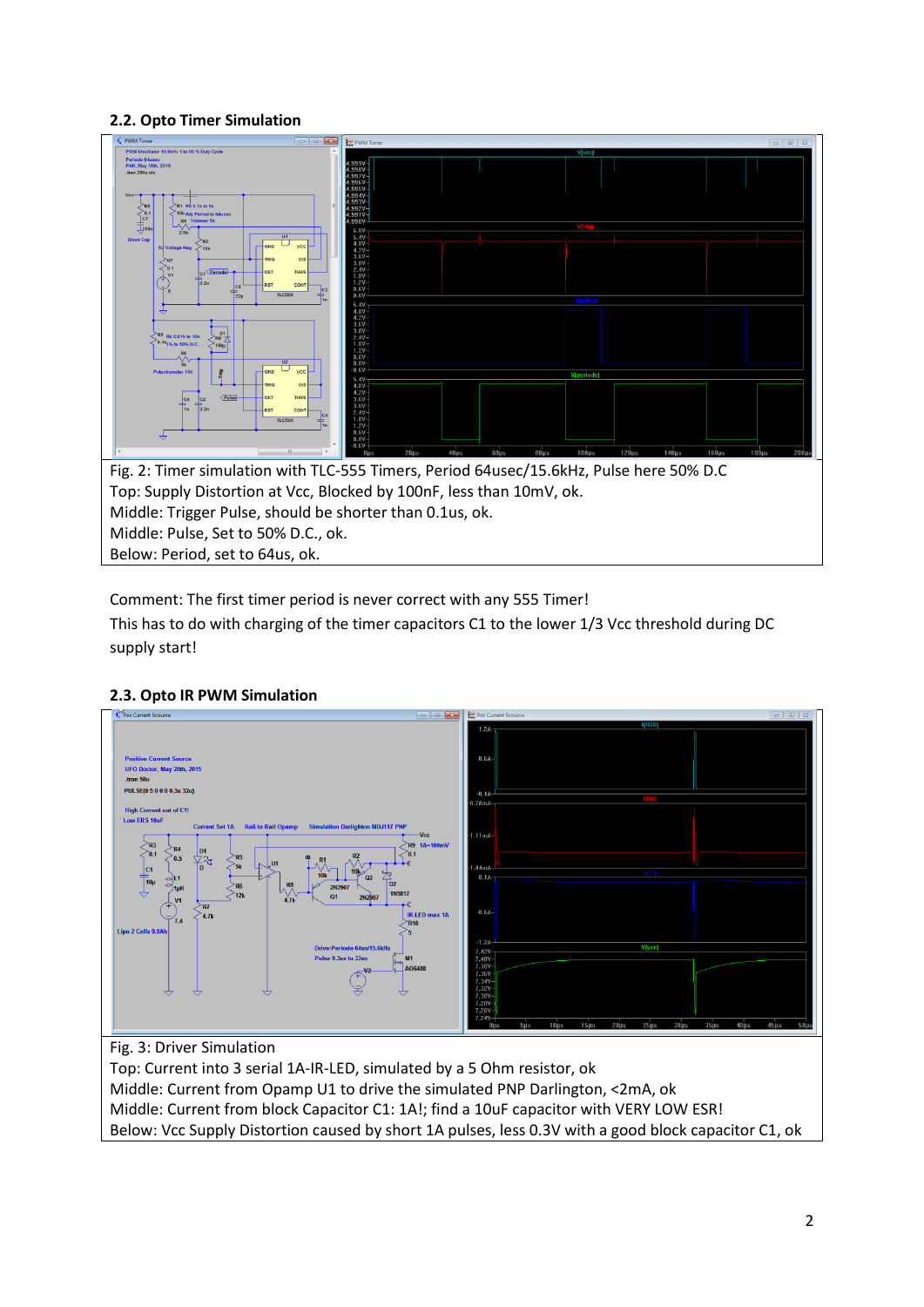### **3. US-FSK Burst Generator**

## **3.1. Circuit**



#### **3.2.Timer Simulations**



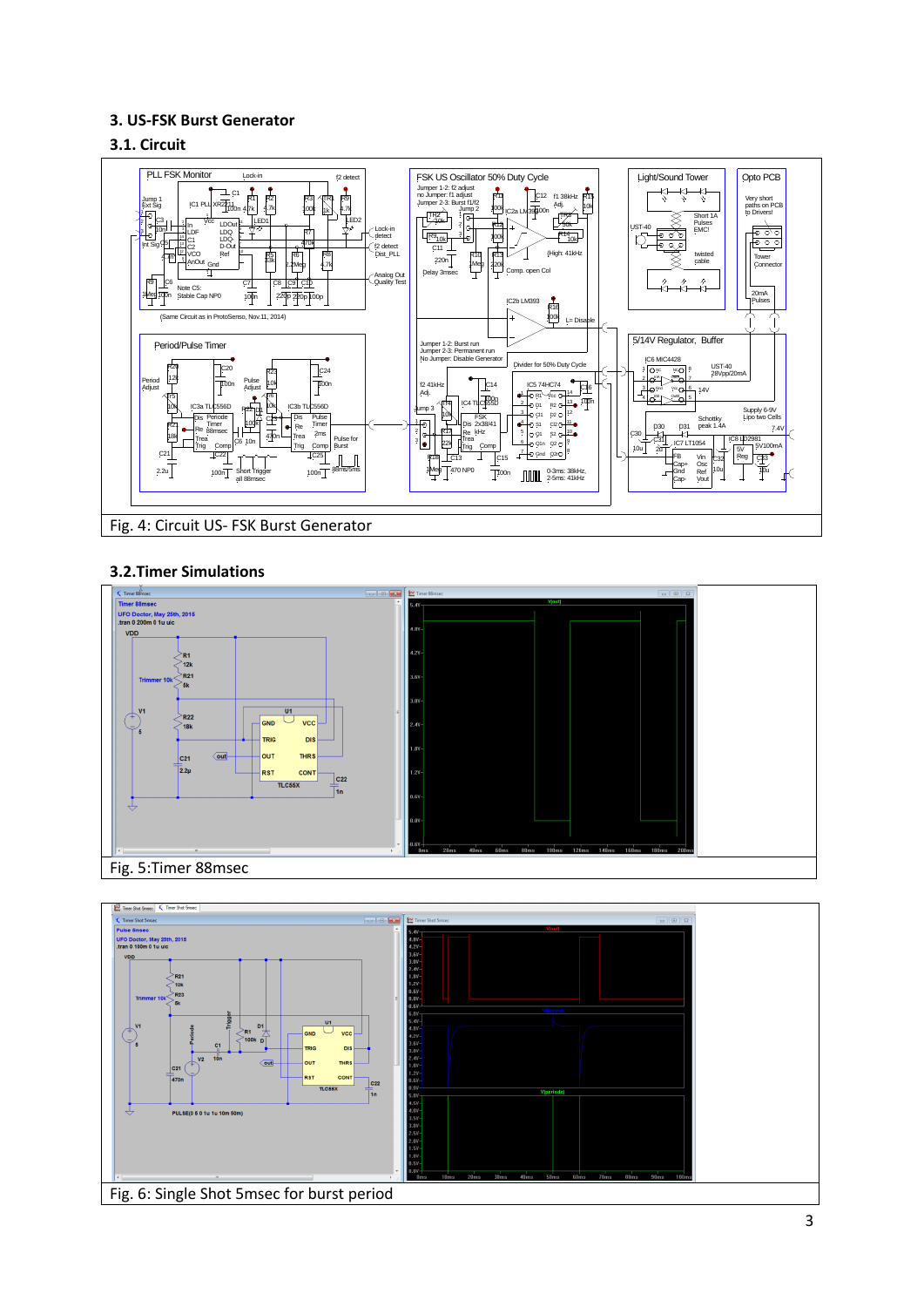